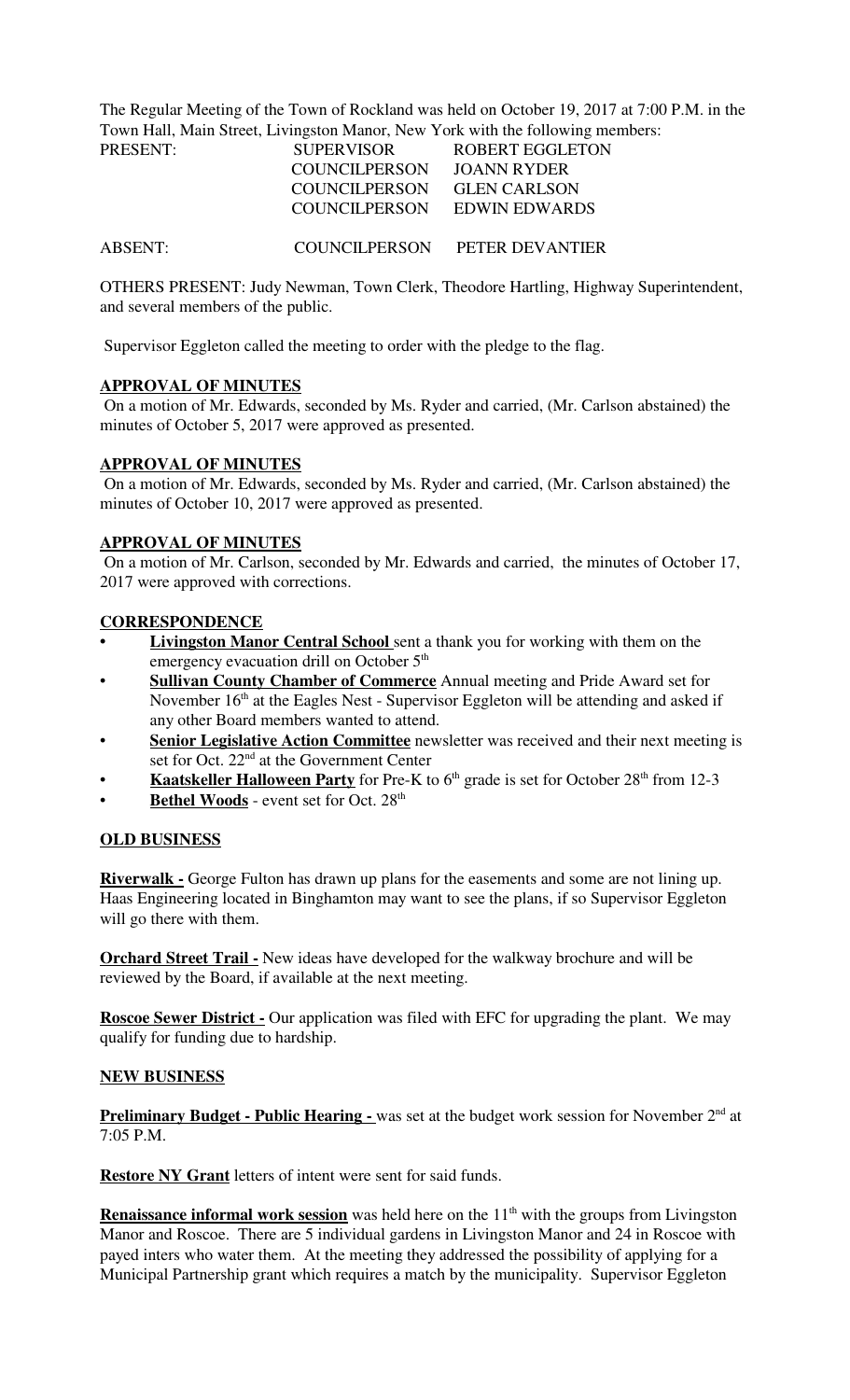# *REGULAR MEETING, TOWN OF ROCKLAND, OCTOBER 19, 2017*

advised that part of our match could be the funds we spend for mowing. Helen Budrock will attend the next meeting to address said grant up to \$250,000.

**Supervisors Monthly report** was presented. Motion by Mr. Carlson, seconded by Mr. Edwards, to accept the Supervisor's monthly report. 4 AYES - Carried

**Proposed Cat Law** Supervisor Eggleton, addressed several locations with an excessive cat population and has reached out to the Town of Callicoon Supervisor since they have a cat law enacted. A copy of the law will be sent here and reviewed by the Board.

## **DEPARTMENT HEADS**

**Ted Hartling, Highway Superintendent** reported on stripping the municipal parking in Roscoe. He was only able to paint one handicap space due to a car being continuously park where the second space needs to be painted. He advised that he will also have the municipal lot in Livingston Manor painted too.

Ted advised that he will be hiring a new employee and he will start in about two weeks. He also advised that the new plow truck that he ordered in March should be arriving the end of October.

## **APPROVAL OF BILLS**

On a motion of Ms. Ryder, seconded by Mr. Edwards, the following resolution was ADOPTED - VOTE - AYES 3, NAYS 0 (Councilperson Carlson abstained) - RESOLVED - to approve the bills on the abstract #20 in the following amounts:

|            | \$20,084.79 |
|------------|-------------|
| 297 to 316 | 233,855.15  |
| 154 to 156 | 2,483.58    |
| 133 to 136 | 2,160.04    |
| 137 to 142 | 2,764.47    |
| 132 to 136 | 2,266.76    |
| 37 to 38   | 1,388.59    |
| 19 to 20   | 73.89       |
| 19 to 20   | 2,715.52    |
| 5          | 1,000.00    |
|            | 354 to 367  |

**PUBLIC COMMENT** Dale Dutcher, a Roscoe resident appeared before the Board to address the Orchard Street Cemetery and the recent mowing which destroyed the Veterans flags. The consensus of the Board is to hold the payment to Landscape By Design for their recent mowing.

## **EXECUTIVE SESSION**

On a motion of Mr. Carlson, seconded by Mr. Edwards; the following resolution was ADOPTED - VOTE - AYES 4 NAYS 0

RESOLVED that this Board move into an executive session to discuss personnel issues. Time: 7:38 P.M.

## **CLOSE EXECUTIVE SESSION**

On a motion of Mr. Carlson, seconded by Mr. Edwards; the following resolution was ADOPTED - VOTE - AYES 4 NAYS 0

RESOLVED that the executive session be closed and that this Board return to the regular meeting. Time: 7:53 P.M.

**Legal notice for Preliminary Budget** salaries to be posted as follows: Supervisor \$38,683; Town Clerk \$43,000; Highway Superintendent \$63,668 and Councilpersons 4 each \$5,905.

## **ADJOURNMENT**

On a motion of Mr. Carlson, seconded by Mr. Edwards, and carried, the meeting was adjourned at 7:55 P.M.